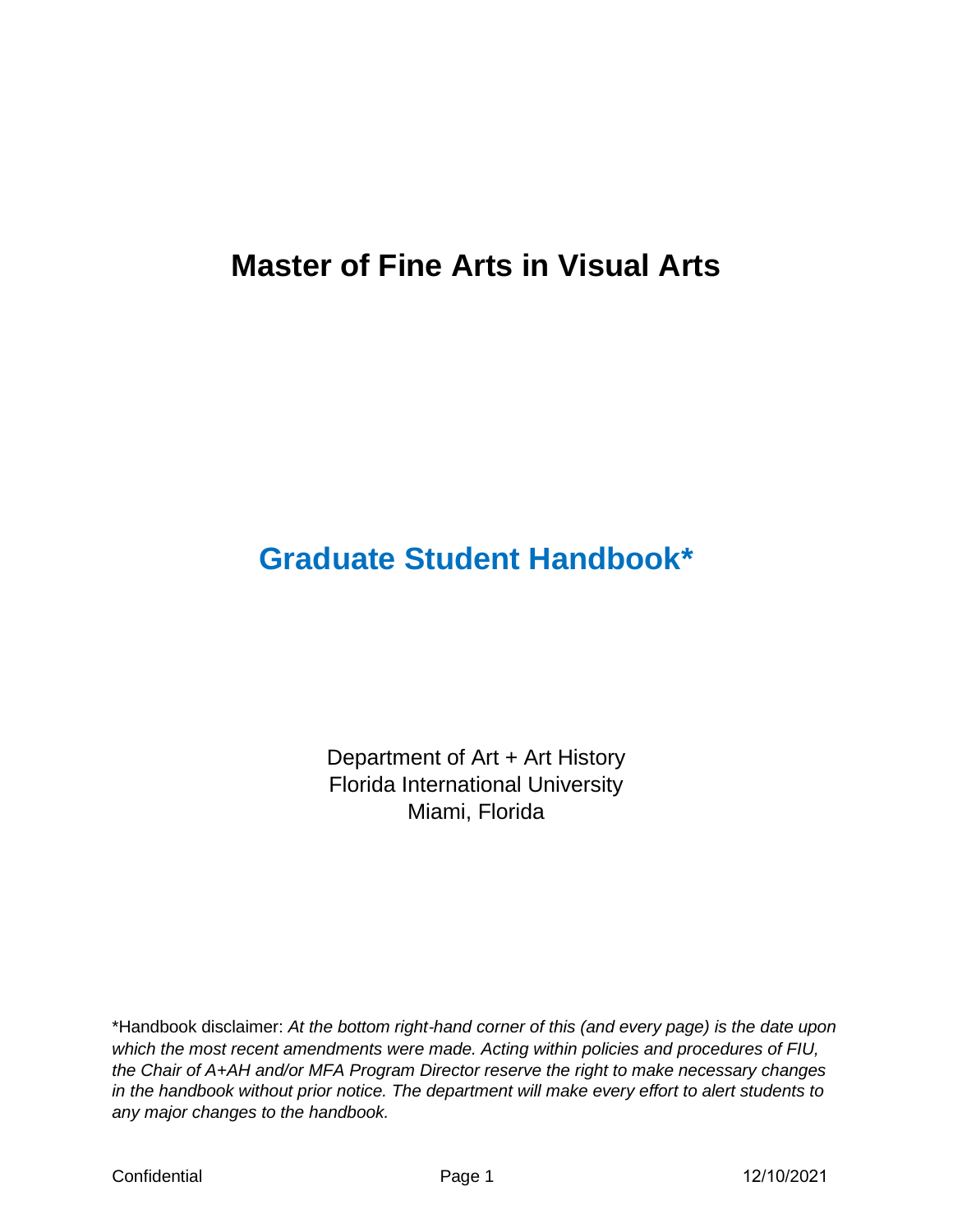# **TABLE OF CONTENTS**

| POLICY ON FULL-TIME VS. PART-TIME STATUS AND FALL ENTRY 3 |  |
|-----------------------------------------------------------|--|
|                                                           |  |
|                                                           |  |
|                                                           |  |
|                                                           |  |
|                                                           |  |
|                                                           |  |
|                                                           |  |
|                                                           |  |
| Final Year Requirements: Exhibition, Oral Critique, and   |  |
|                                                           |  |
|                                                           |  |
|                                                           |  |
|                                                           |  |
|                                                           |  |
|                                                           |  |
|                                                           |  |
|                                                           |  |
| COURSES TAKEN AT OTHER INSTITUTIONS AFTER ADMISSION 9     |  |
|                                                           |  |
| TRANSFER OF CREDIT EARNED AS A NON-DEGREE-SEEKING STUDENT |  |
|                                                           |  |
|                                                           |  |
|                                                           |  |
|                                                           |  |
| GRADUATE TEACHING ASSISTANTSHIPS/TUITION WAIVERS 10       |  |
|                                                           |  |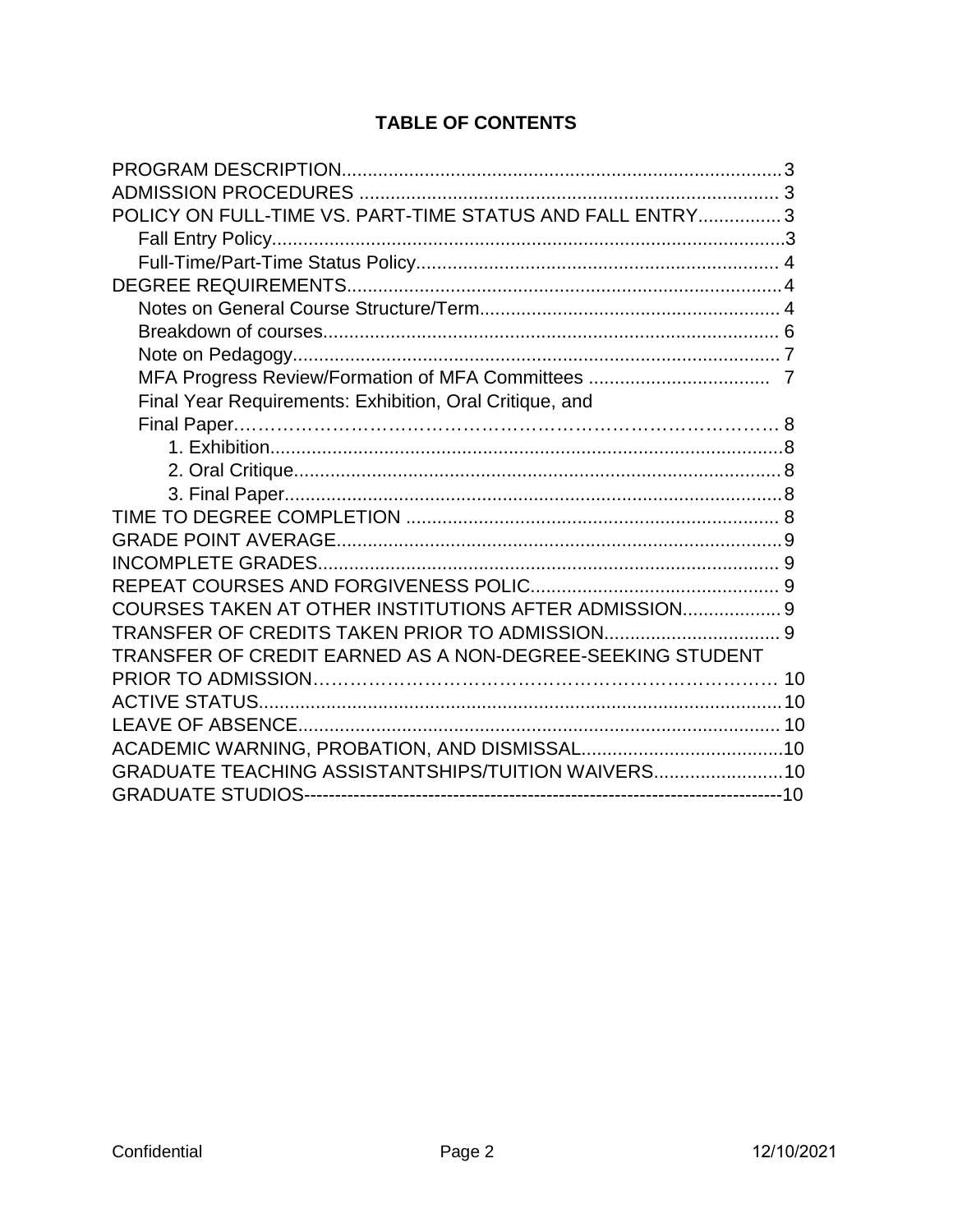#### <sup>U</sup>**PROGRAM DESCRIPTION**

The **Master of Fine Arts (MFA) in Visual Arts** is a production-oriented, studio art program directed toward individual development. The curriculum is designed for maximum flexibility to accommodate both those seeking advanced training in a particular studio area and those whose interests may involve more media crossover. Graduates of the program will be prepared for careers as professional artists. The MFA is the terminal degree in Studio Art.

### <sup>U</sup>**ADMISSION PROCEDURES**

Prospective applicants wishing to be admitted into the program must meet the University admissions requirements as specified in the Graduate Policies and Procedures Manual. They must provide the following: transcripts from all schools attended (a minimum undergraduate GPA of 3.0 is expected); CV (no more than 2 pages, single-spaced); three (3) letters of recommendation (from persons who are in a position to evaluate the applicant's previous professional and academic performance, as well as the applicant's potential for success in the graduate program); and for international and domestic applicants whose language of instruction for the undergraduate degree was not English, scores from Test of English as a Foreign Language (TOEFL) score of 550 paper--based/80 internet-based.

Applicants to the MFA program should provide an artist statement (no more than 500 words) and upload it as well as a CV and slides of 20 artworks (300 dpi) onto [http://getacceptd.com](http://getacceptd.com/) . Please note there is a nominal fee in addition to that for the

general application for the latter. Successful completion of the bachelor's degree in art or equivalent is required.

A graduate selection committee composed of the graduate faculty in the Department of Art and Art History will make the final selection of those to be admitted and those to be placed on a wait-list. Only those who submit their applications with all supporting documents by the deadline published on the department website will be considered for admission.

### **POLICY ON FULL-TIME VS. PART-TIME STATUS AND FALL ENTRY**

#### *FALL ENTRY POLICY*

 $\overline{1}$  Tu U31TU U31TU U31TU U31TU U31TU U31TU U31TU U31TU U31TU U31TU U31TU U31TU U31TU U31TU U31TU U31TU U31TU U31TU U31TU U31TU U31TU U31TU U31TU U31TU U31TU U31TU U31TU U31TU U31TU U31TU U31TU U31TU U31TU U31TU U31TU

MFA students will only be accepted to begin in the Fall each year. The graduate director will allow students to defer up to a full year on a case-by-case basis.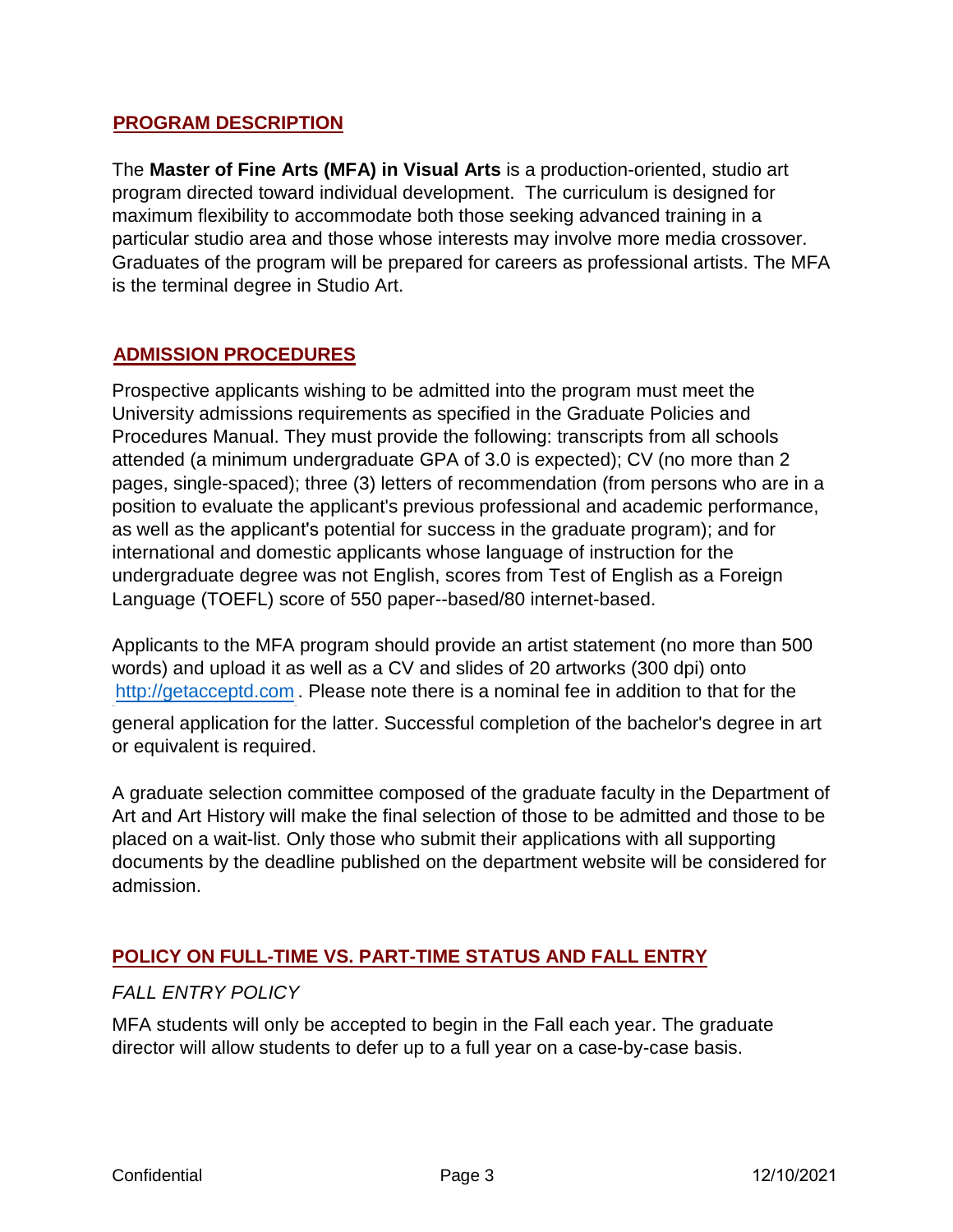#### *FULL-TIME/PART-TIME POLICY*

The University defines full-time enrollment as nine (9) credits for each Fall and Spring semester. Recipients of stipends from the University must be full-time students. The number of credits a graduate student may carry without special permission is 15 each semester. The graduate director, department chairperson and the appropriate academic dean must approve a heavier load.

Part-time student status must be approved by the graduate director with the understanding that all requirements are to be completed in no more than five years.

#### **DEGREE REQUIREMENTS**

#### *NOTES ON GENERAL COURSE STRUCTURE/TERM*

For a balanced approach to graduate education, students are expected enroll each term in a studio tutorial (independent work with check-ins with a mentor), a graduate art history or advisor-approved graduate course.

Notes on triad of courses:

1. Independent Studio Tutorial

Every term, the student works on his or her personal artistic development under the direction of a graduate faculty member:

### LIST OF GRADUATE FACULTY:

Tori Arpad-Cotta | Associate Professor: Ceramics Benjamin Zellmer Bellas | Associate Professor: Foundations Pip (Sharon) Brant | Associate Professor: Painting and Fibers William Burke | Professor: Ceramics David Chang | Professor: Painting, Drawing and Visual Arts Education Daniel Guernsey | Associate Professor: Art History Alpesh Kantilal Patel | Associate Professor, Art History Jennifer Printz, Drawing Thomas Scicluna, Sculpture Fereshteh Toosi | Assistant Professor: Digital Arts Lidu Yi | Associate Professor: Art History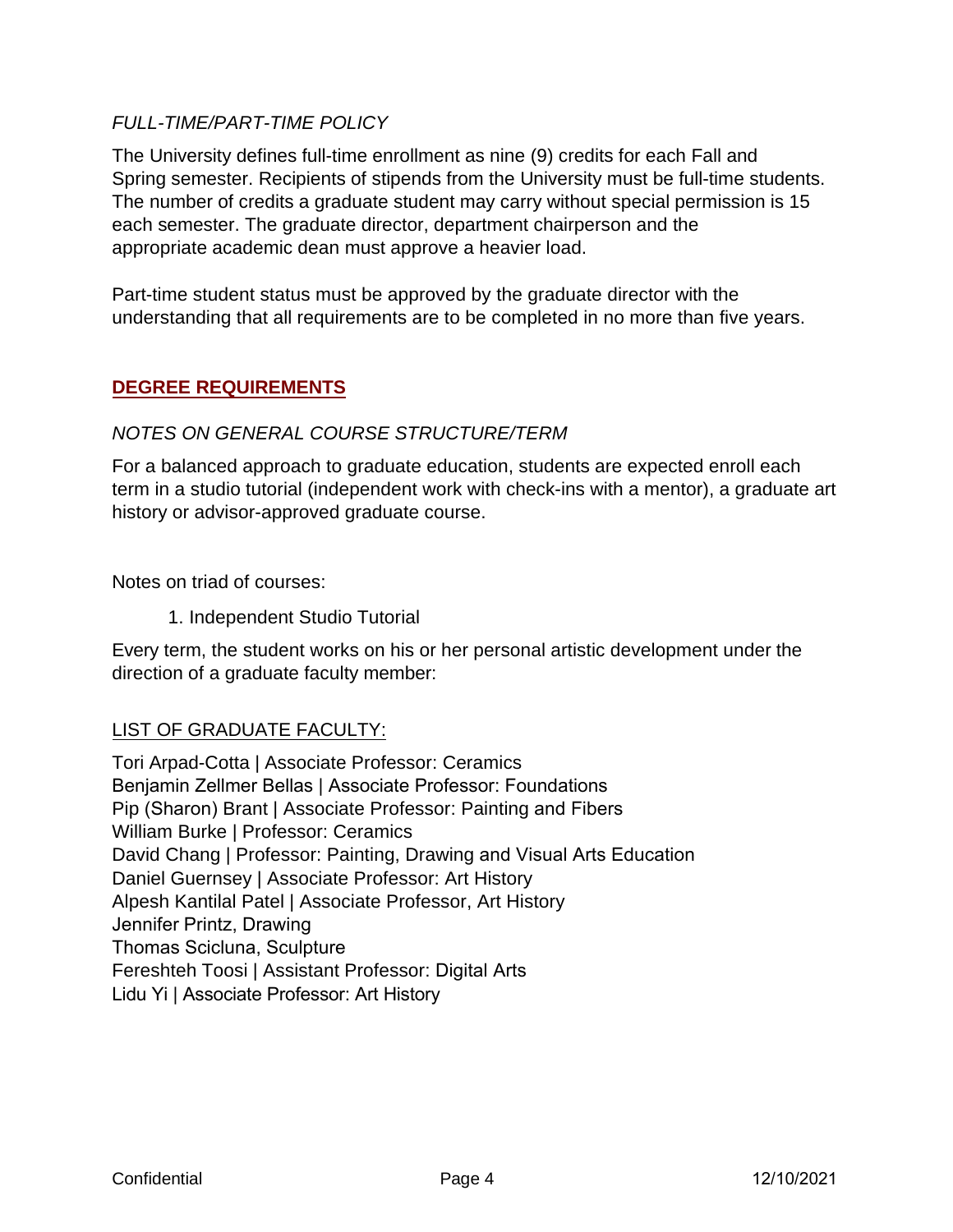Tutorial courses include but not limited to the following: Drawing (ART 5390C), Figure Drawing (ART 5391C), Portrait Drawing (ART 5396C), Printmaking (ART 5408C), Painting (ART 5580C), Portrait Painting (ART5588C), Figure Painting (ART 5584C), Still Life Painting (ART 5583C), Landscape Painting (ART 5582C), Sculpture (ART 5740C), Figure Sculpture (ART 5792C), Photography (PGY 5425C), Color Photography (PGY 5530C).

Student must be advised by Graduate Director. Once approval is granted, Ms. Caitlin Maxcy, Coordinator of Administrative Services who will provide graduate course permission for student to register in the appropriate graduate course.

As the department continues to expand the array of course offerings, new courses will be added to the list and students will be informed when they meet with the Graduate Director for advising each term.

Though the exact nature of the tutorial is contingent on the faculty member involved, the following stands across the board: students are expected to work independently on their practice and meet with mentors throughout the semester: preferably a mix of oneon-one and group meetings with other graduate students.

# 2. Graduate Seminar (on rotating topics)

While the studio tutorials are independently driven, graduate seminars reflect our belief that creating a community is just as vital to artistic practice. During Fall of student's first year, he or she will sign up for Graduate Seminar I with all other first-year students. Overall, the graduate seminars function as a foil for the more independent and often solitary nature of making one's work.

### 3. Art History

Although only 12 credits of art history are required for graduation (ARH 5796 and Nine (9) other credits in ARH as noted in the next section), it is strongly suggested that candidates take 18 ARH credits, or one ARH course/term on average. Taking an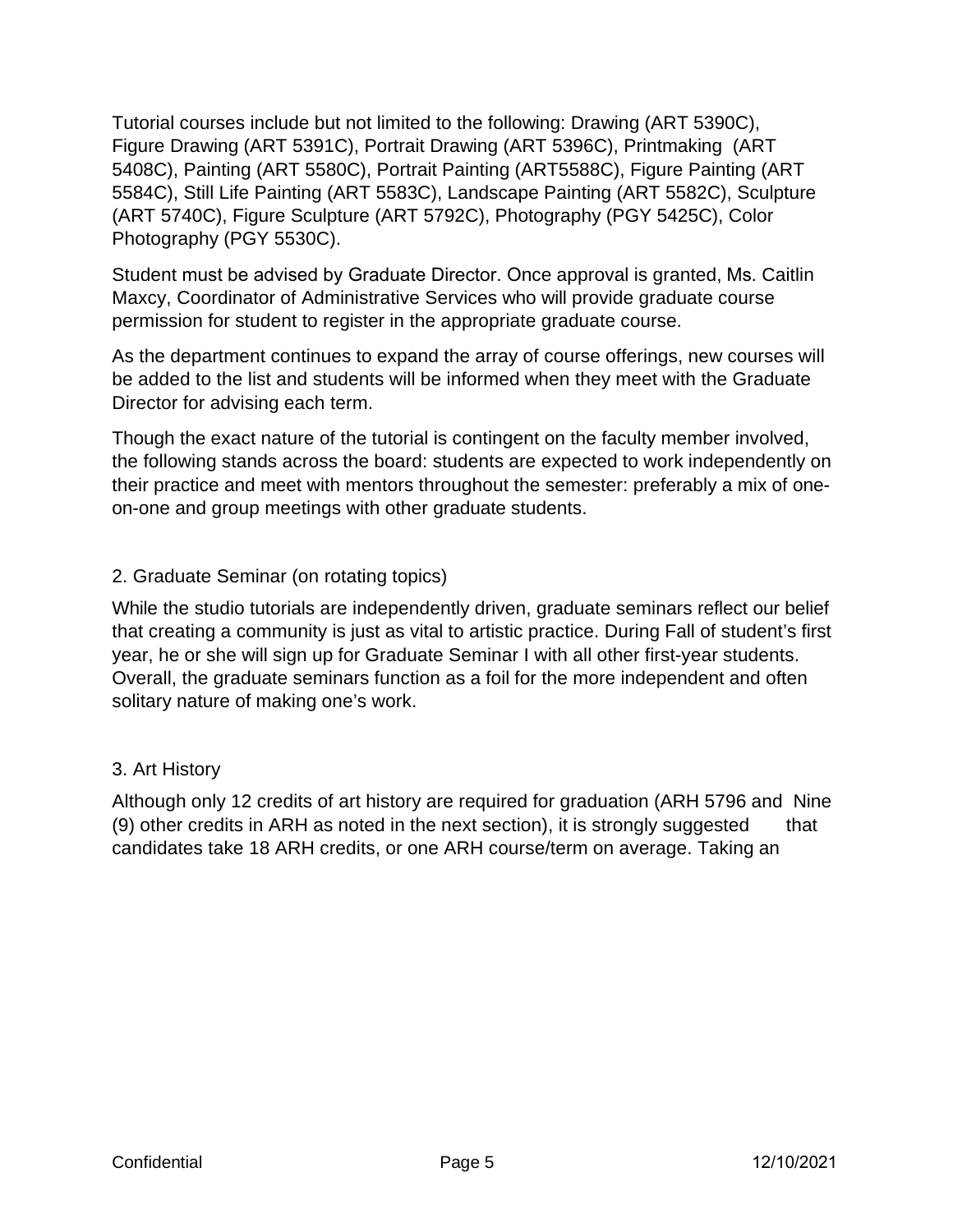art history course every term will provide students exposure to a broad variety of artworks and artists that is indispensable in terms of being able to situate one's practice in the history of art. On a more practical note, one must have at least 18 credits in the subject in order to be credentialed to teach it in the state of Florida's university system (SUS). By completing 18 credits in art history, students will be eligible to teach art history as well as studio courses at any school in the SUS. This can be an advantage when applying for college teaching jobs.

# *BREAKDOWN OF COURSES*

Consistent with the College Art Association standards for the MFA degree in Visual Arts, the FIU program will require 60 semester credits of coursework at the graduate level to be distributed as follows:

- Independent Studio Tutorial: 18 credits *(one 3-credit course each term)* Drawing (ART 5390C), Figure Drawing (ART 5391C), Portrait Drawing (ART 5396C), Printmaking (ART 5408C), Painting (ART 5580C), Portrait Painting (ART5588C), Figure Painting (ART 5584C), Still Life Painting (ART 5583C), Landscape Painting (ART 5582C), Sculpture (ART 5740C), Figure Sculpture (ART 5792C), Photography (PGY 5425C), Color Photography (PGY 5530C).
- ARH 5805 Critical Studies in the Visual Arts: 3 credits (*typically taken in semester 1*)
- ART 5939C Graduate Art Seminar I: 3 credits (*typically taken in semester 1)*
- ART 6939 Graduate Art Seminar II: 3 credits (*typically taken in semester 2*)
- ART 5938 Studio Art Pedagogy: 1 credit (*typically taken in year 2 or 3*)
- ART 5XXX Studio Electives: 15 credits
- ART 5907 Directed study (thesis): 3 credits (*taken in semester before expected graduation*)
- ART 6971 Graduate Prospectus/Exhibition Preparation: 3 credits (*final semester*)
- ARH 5XXX Art History: 9 credits

The above will yield 58 credits. Students will need *two (2) more credits to graduate*. It is recommended that students take ART 5910C Research for 2 credits to complete a total of 60 credits. In the case where a student has not completed the recommended 18 credits in art history (page 6), he or she should consider enrolling in a 3-credit ARH 5XXX course.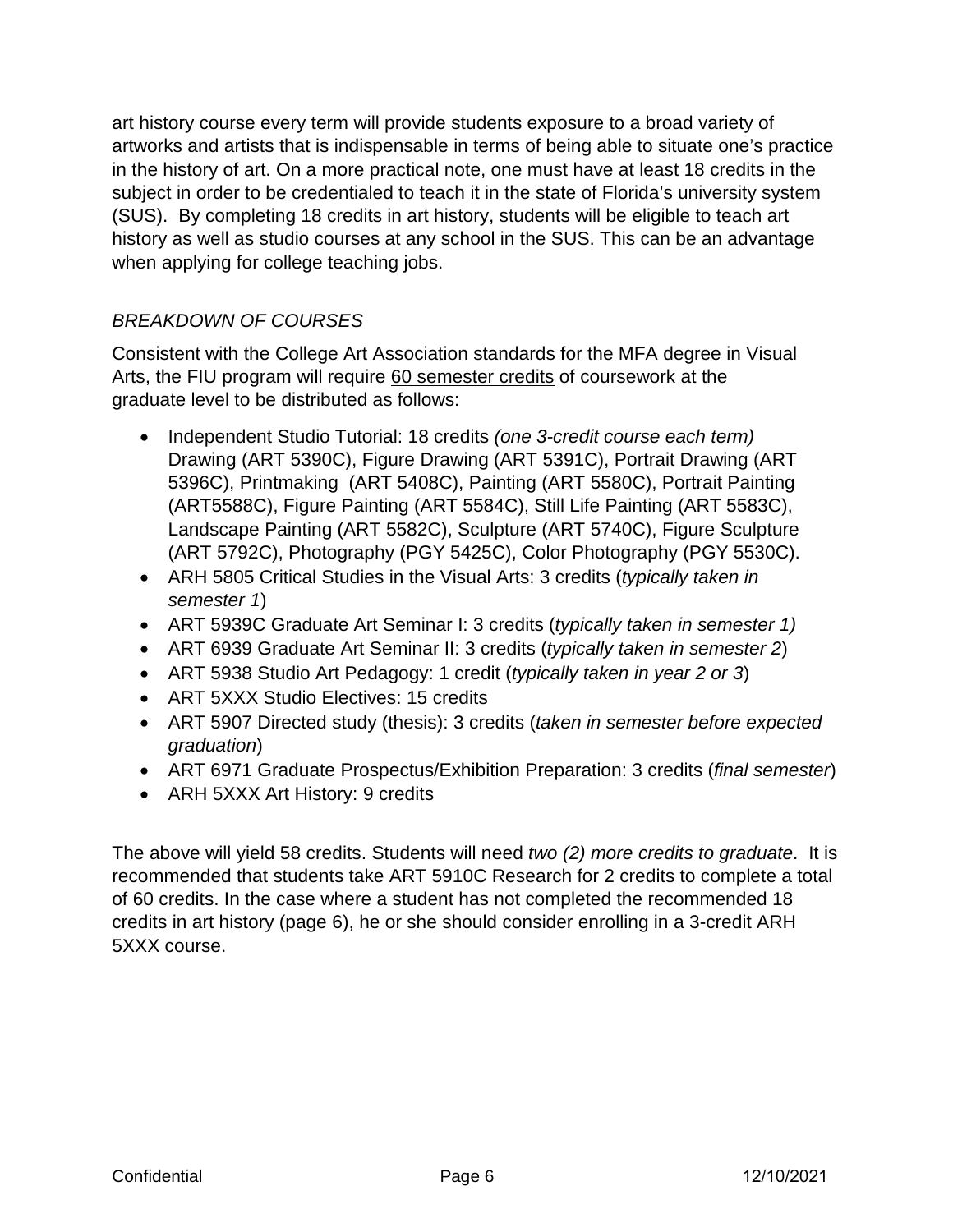# Suggested distribution of course (over 3 years)

|                                                            | Yr 1 Fall                          | <b>Spring</b>     | Yr 2 Fall         | <b>Spring</b>                              | Yr 3 Fall                                  | <b>Spring</b>              | <b>Total</b><br><b>Credits</b> |
|------------------------------------------------------------|------------------------------------|-------------------|-------------------|--------------------------------------------|--------------------------------------------|----------------------------|--------------------------------|
| Independent<br>tutorials                                   | Tutorial (studio)                  | Tutorial (studio) | Tutorial (studio) | Tutorial (studio)                          | Tutorial (studio)                          | Tutorial (studio)          | 18                             |
| Art history/<br>Art writing/<br>Art marketing/<br>Pedagogy | ARH 5805<br><b>Critical Theory</b> | ARH 5XXX          | ARH 5XXX          | ARH 5XXX                                   | Pedagogy<br>$(1 \text{ credit})$           | Directed Study<br>(thesis) | 16                             |
| Group<br>seminars                                          | <b>Grad Seminar 1</b>              | Grad Seminar 2    | Studio elective   | Studio elective                            | Research<br>(2 credits)                    | Prospectus<br>(exhibition) | 17                             |
| Misc.                                                      |                                    | Studio elective   |                   | ARH 5XXX<br><b>Art History</b><br>Elective | ARH 5XXX<br><b>Art History</b><br>Elective |                            | 9                              |
| <b>Total credits</b>                                       | 9                                  | 12                | 9                 | 12                                         | 9                                          | 9                          | 60                             |

# *NOTES ON PEDAGOGY*

Each graduate faculty member will have a 1-credit pedagogy course under his or her name and will have a different approach to this course that is specific to his or her medium. Graduate students are not expected to attend every undergraduate course he or she is observing. Each graduate student under the supervision of a faculty member is expected to:

- construct, deliver, and assess ONE assignment for students
- lead at least ONE critique of undergraduate work
- develop a syllabus (for job applications)
- research and develop a teaching philosophy (also for job applications) and
- learn how to operate and maintain any equipment related to the medium.

# *MFA PROGRESS REVIEW/FORMATION OF MFA COMMITTEES*

Each year, student will orally present his/her trajectory in the program and what his or her plans for the remainder of the program are to the MFA committee. Based on this review, the committee will determine whether or not the student progresses satisfactorily towards the next stage in the MFA program.

At the end of year 1 or beginning of year 2, all MFA students should approach three graduate faculty members to serve as part of their MFA committees. In addition to those graduate faculty listed under "independent studio tutorial." After students have selected and received permission from three faculty members to be on their committees, they may request one additional faculty member to be an unofficial part of his or her committee with the approval of the Graduate Director.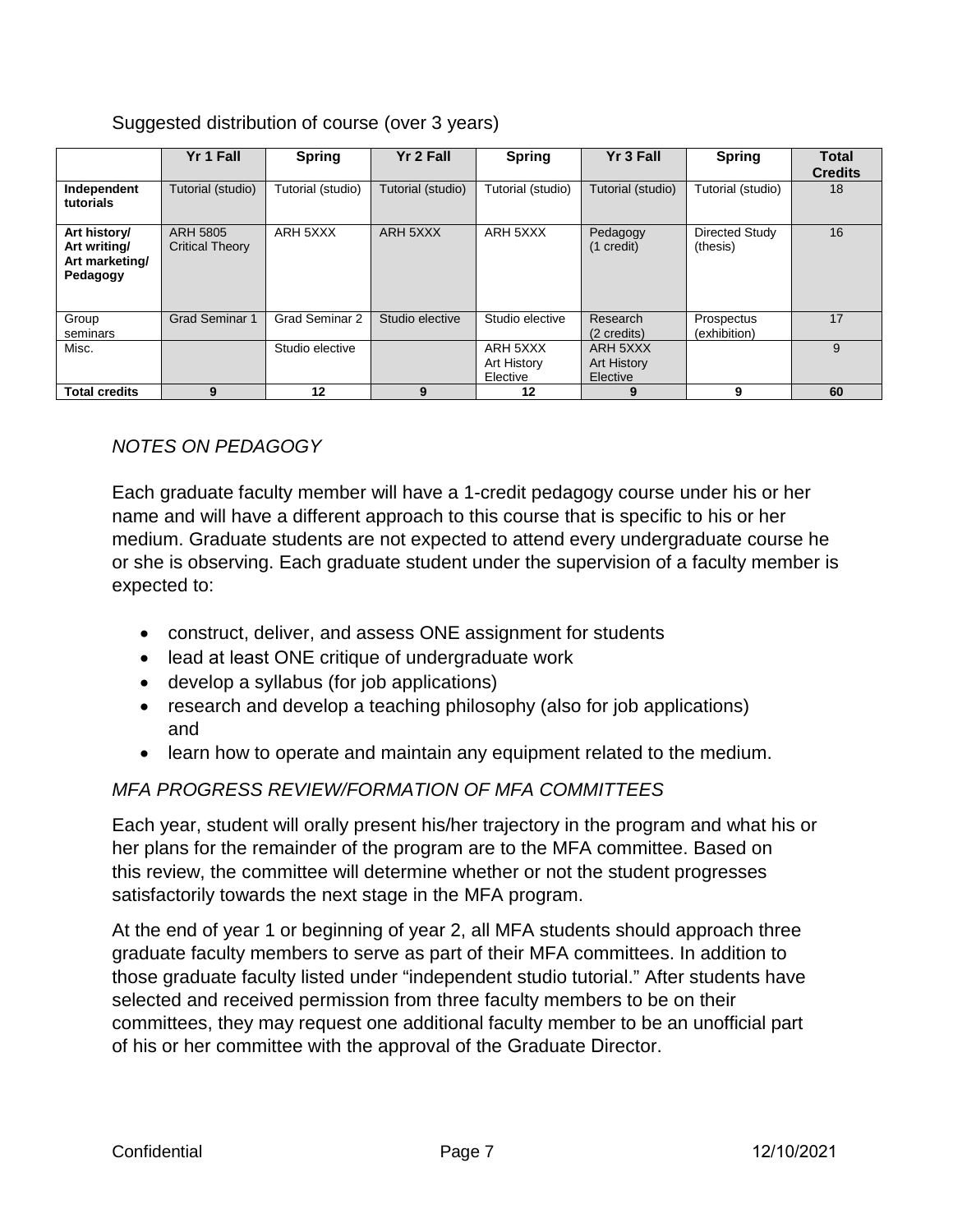#### PROGRAM DESCRIPTION

The Master of Fine Arts (MFA) in Visual Arts is a production riented, studio art program directed toward individual developmenthe curriculum is designed for maximum flexibility to accommodate both those seeking advanced training in a particular studio area and those whose terests may involve more media crossover. Graduates of the program wilbe prepared for careers as professional artists. THAFA is the terminal degree in Studio Art.

#### **ADMISSION PROCEDURES**

Prospective applicants wishing to be admitted into the programs time et he University admission squirements as specified ime Graduate Policies and Procedures Manual. They must povide the following ranscripts from all schools attended (a minimum undergraduate GPA of 03s expected); O (no more than 2 pages, single-spaced); hree (3) letters of ecommendation (frompersons who are in a position to evaluate the applicant's previous professional and academic performance, as well as  $W \times S$  S O L F D success in the extended the reprogram); and for interrational and domestic applicants whose language of instruction for the undergraduate degree was not English, scores from Test of English as a Foreign Language (TOEFL) score of 550 paperbased/80 internet-bsed.

Applicantso the MFA program should prode an artist statement (no more than 500) words) and upload it sawell as a CV and slides of 20 artworks (300 dponto http://getacceptd.comPlease note there is a nominal ete in addition to that for he

general application for the latteSuccessful ompletion 6 the badelor's degee in art or equivalent is required.

A graduate selection committee apposed of he graduate faculty in the Department 6 Art and Art History will make he final selection of those to be admitted and theoto be placed on a waitlist. Only hose who submit their aplications with all supporting documents by the deadline published or the department website will be considerefor admission.

### POLICY ON FULL-TIME VS. PART-TIME STATUS AND FALL ENTRY

#### **FALL ENTRY POLICY**

MFA students will only be accepted to begin in the Ealth year. The graduate directorwill allow students to defer up to a full year on a casee ase basis.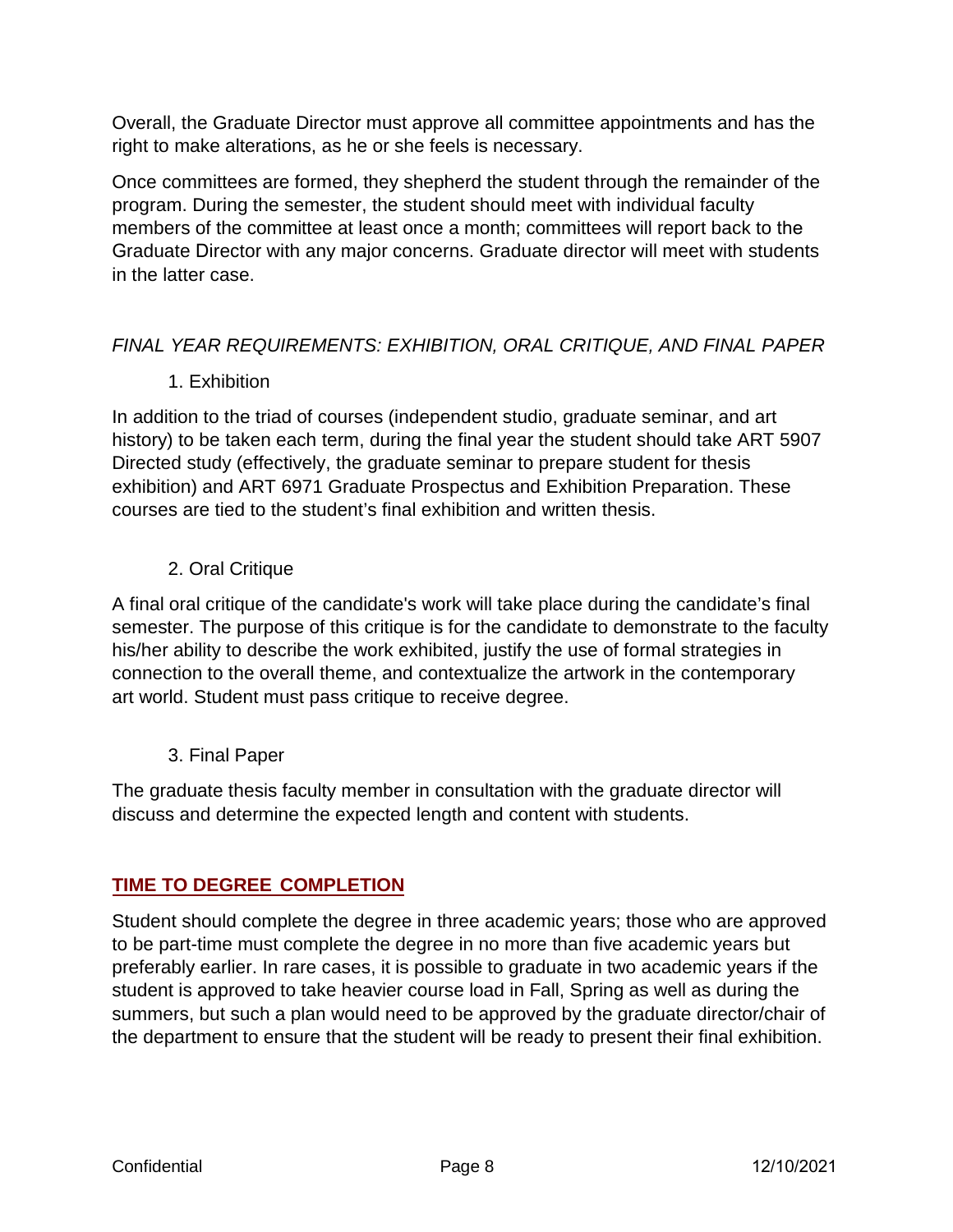#### **GRADE POINT AVERAGE**

To remain in good standing, student must maintain a graduate GPA of 3.0. Only courses taken as part of the graduate program will be counted in the GPA. Undergraduate prerequisites taken after the bachelor's degree will not count toward the graduate GPA. A grade of B- or lower in any graduate course cannot count toward graduation.

# **INCOMPLETE GRADES**

An incomplete grade is a temporary symbol given at the discretion of the instructor for work not completed because of a serious interruption not caused by the student's own negligence. An incomplete must be made up within reasonable time frame not to exceed two semesters or it will automatically default to the grade the student earned in the course. Student cannot graduate with an IN on transcript; it will need to be turned into some kind of grade. There is no extension of the two-semester deadline. To complete the course, the student must consult with the instructor. The student must not register again for the course.

# **REPEAT COURSES AND FORGIVENESS POLICY**

Graduate student must follow procedures described in the University catalog to utilize the forgiveness policy. A student may repeat no more than two courses with none of the courses being repeated more than once. Only the grade and credit received on the second attempt shall be used in computing the graduate GPA; however, the original grade will remain posted on the student's permanent record.

### **COURSES TAKEN AT OTHER INSTITUTIONS AFTER ADMISSION**

Following admission to the University, admitted students may take a maximum of 6 credit hours at other institutions. Courses taken within the SUS or affiliated programs may exceed this limit, provided the student has approval of the graduate director/chair of department and the academic dean.

### **TRANSFER OF CREDITS TAKEN PRIOR TO ADMISSION**

Graduate Director must approve any graduate work taken elsewhere prior to admission. Normally, no more than 6 credit hours of coursework excluding thesis credit will be accepted toward the completion of the MFA degree requirements. Supporting documentation is required. Only course work completed within the last six years can be transferred. The minimum grade for transfer credit is a "B" or better. Undergraduate coursework of any kind cannot be applied to a graduate degree.

Confidential Page 9 12/10/2021